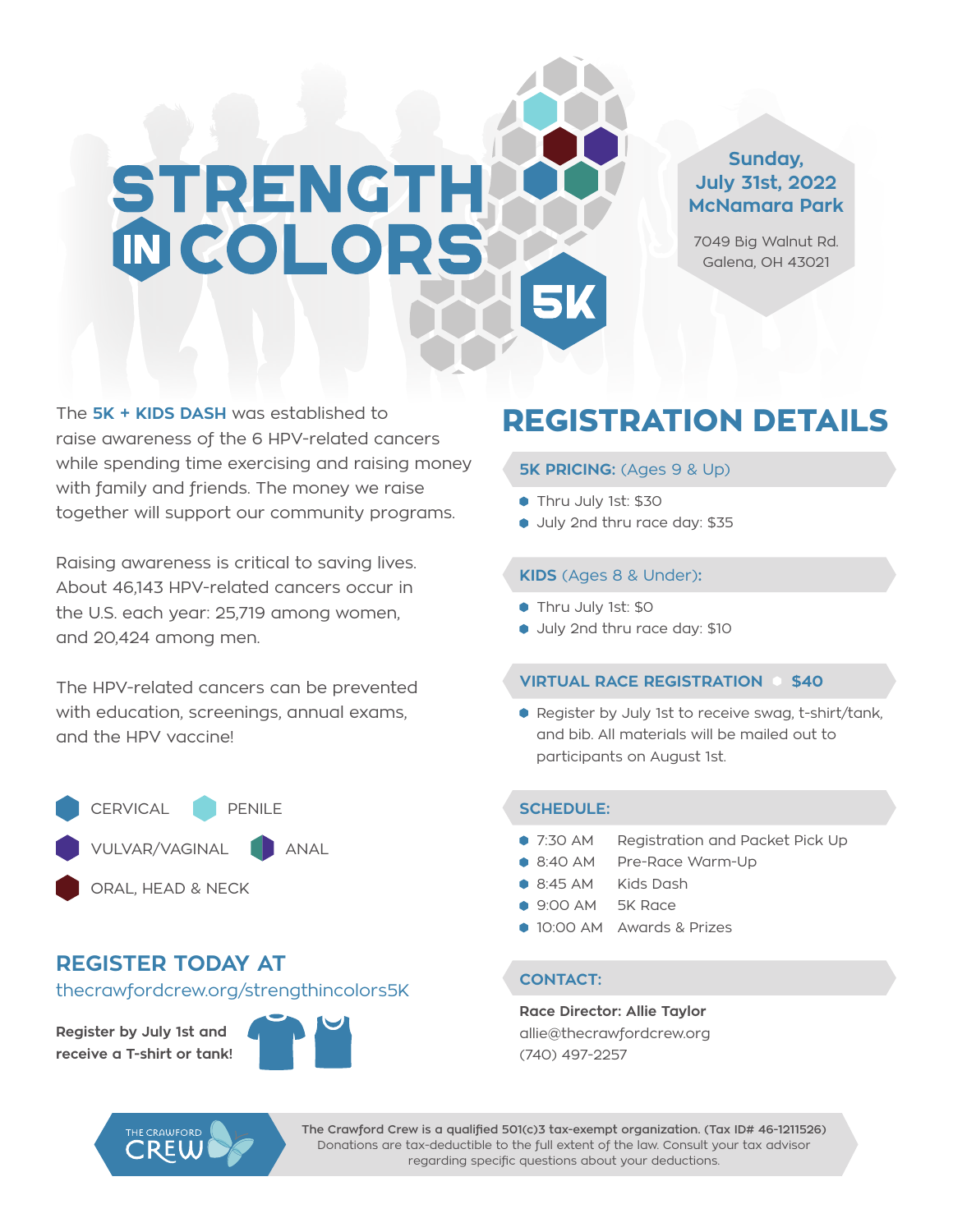## **SPONSORSHIP OPPORTUNITIES**

## **MCOLORS**

**STRENGTH** 

#### **TEAL \$2000**

- **Logo on race shirt**
- **Race day recognition**
- Recognition on social media & in e-blasts
- Opportunity to provide & place one marketing piece and branded giveaway in swag bags
- **Prominent signage at 5K start & finish line &** Kids Dash
- Logo on registration site www.runsignup.com/ Race/OH/Galena/StrengthinColors5k with direct link to company website
- **6** race entries
- **Company logo on www.thecrawfordcrew.org with** direct link to company website
- **Booth space in Sponsor Showcase**

#### **BURGUNDY \$1500**

- **Logo on race shirt**
- **Race day recognition**
- Recognition on social media & in e-blasts,
- Opportunity to provide & place one marketing piece and branded giveaway in swag bags
- **•** Prominent signage at 5K start and finish line
- Logo on race registration site www.runsignup.com/ Race/OH/Galena/StrengthinColors5k with direct link to company website
- 4 race entries
- Company logo on www.thecrawfordcrew.org with direct link to company website
- **Booth space in Sponsor Showcase**

#### **GREEN \$750**

- **Race day recognition**
- Recognition on social media & in e-blasts
- **3** race entries, giveaway in swag bag
- **Booth space in Sponsor Showcase**
- Company logo on www.thecrawfordcrew.org with direct link to company website

#### **PURPLE \$250**

- **Race day recognition**
- Recognition on social media posts & in e-blasts
- 2 race entries
- Giveaway in swag bag
- **Booth space in Sponsor Showcase**

#### **MILE MARKER SPONSOR @ \$300 (3 available)**

- Company logo on mile marker
- 2 race entries

#### **FRIEND OF THE CRAWFORD CREW**

- $$50$
- $$100$
- $\bullet$  OTHER  $\_$

#### **IN-KIND DONATION SPONSOR**

You can support the SIC5K by providing in-kind products or services to help reduce TCC's expenses. NEEDS: bottled water, sports or recovery drinks, chocolate milk, food for after the race such as bananas, bagels, veggies, photographers, videographers and goodies for the kids.

#### **SPONSOR LOGO**

Sponsor logo must be submitted by **June 25th** to **jarkwright@triad-inc.com** to be included.

- Logos for T-shirt should be submitted as Vector, EPS or AI files.
- **Logos for website should be submitted as** 72 dpi JPEG or PNG files.

**The Crawford Crew is a qualified 501(c)3 tax-exempt organization. (Tax ID# 46-1211526)**  Donations are tax-deductible to the full extent of the law. Consult your tax advisor regarding specific questions about your deductions.